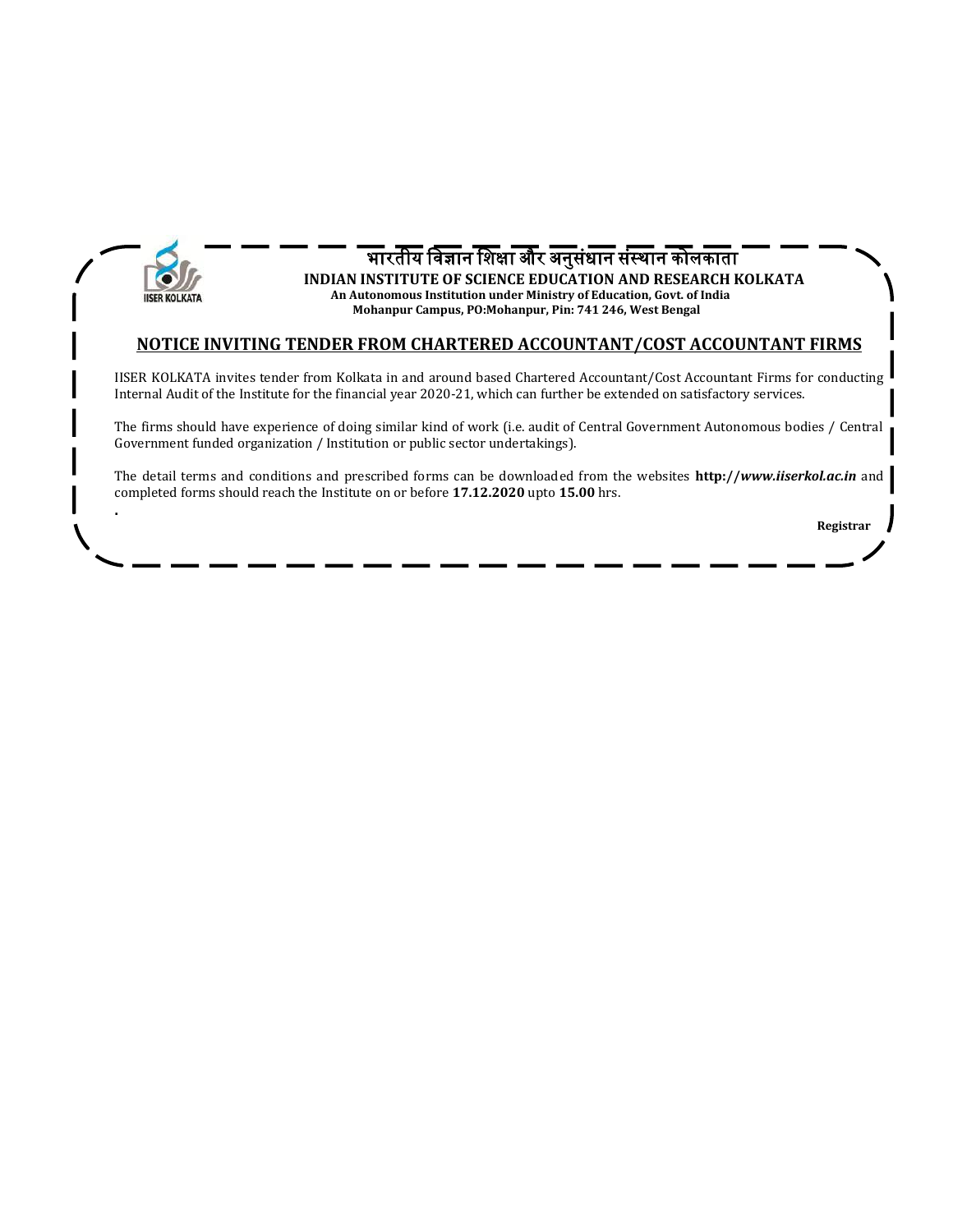

# *INDIAN INSTITUTE OF SCIENCE EDUCATION AND RESEARCH KOLKATA (An Autonomous Institution under Ministry of Education, Govt. of India)*

# NOTICE INVITING T E N D E R

# from

# CHARTERED ACCOUNTANTS/COST ACCOUNTANTS FIRM

# *For Internal Audit of IISER KOLKATA For the financial year 2020-21*

*Contd…P/2*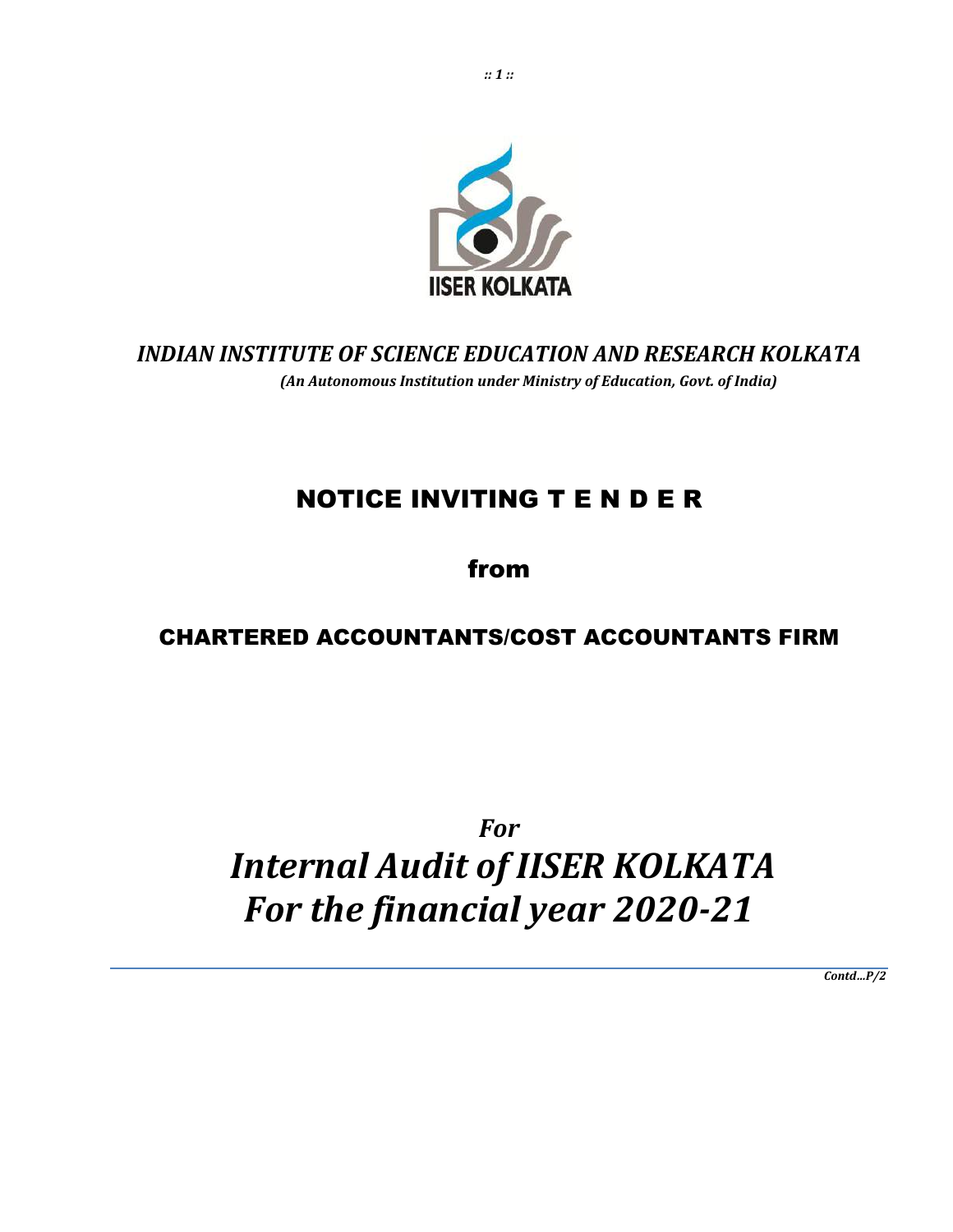# *-:: TABLE OF CONTENTS ::-*

| Sl.<br>No.   |                                          | <b>Particulars</b>                                    |                |  |
|--------------|------------------------------------------|-------------------------------------------------------|----------------|--|
| 1            | <b>Bid-Data Sheet</b>                    |                                                       | 3              |  |
| $\mathbf{2}$ |                                          | <b>Terms of Reference</b>                             |                |  |
|              | 2.1                                      | Background                                            | $\overline{4}$ |  |
|              | Scope of work<br>2.2                     |                                                       |                |  |
|              | 2.3                                      | <b>Time Period</b>                                    | 5              |  |
|              | 2.4                                      | Support and Inputs to the Firm                        | 6              |  |
|              | 2.5<br>Prequalification Criteria         |                                                       | 6              |  |
|              | 2.6                                      | <b>Payment Terms</b>                                  |                |  |
|              | 2.7                                      | Performance Security                                  | $\overline{7}$ |  |
| 3            |                                          | <b>Submission and Evaluation of the Tender</b>        |                |  |
|              | 3.1                                      | Submission of Tender                                  |                |  |
|              | 3.2                                      | Tender Fees and Earnest Money Deposit                 | $7 - 8$        |  |
|              | 3.3                                      | <b>Tender Queries</b>                                 |                |  |
|              | 3.4<br>Last Date of Submission of Tender |                                                       | 8              |  |
|              | Date of opening of Tender<br>3.5         |                                                       |                |  |
|              | 3.6                                      | <b>Evaluation of Tender</b>                           | 8              |  |
| 4            |                                          | <b>EVALUATION OF TECHNICAL AND FINANCIAL PROPOSAL</b> | $9 - 15$       |  |
|              | <b>ANNEXURE B: FINANCIAL BID</b>         |                                                       |                |  |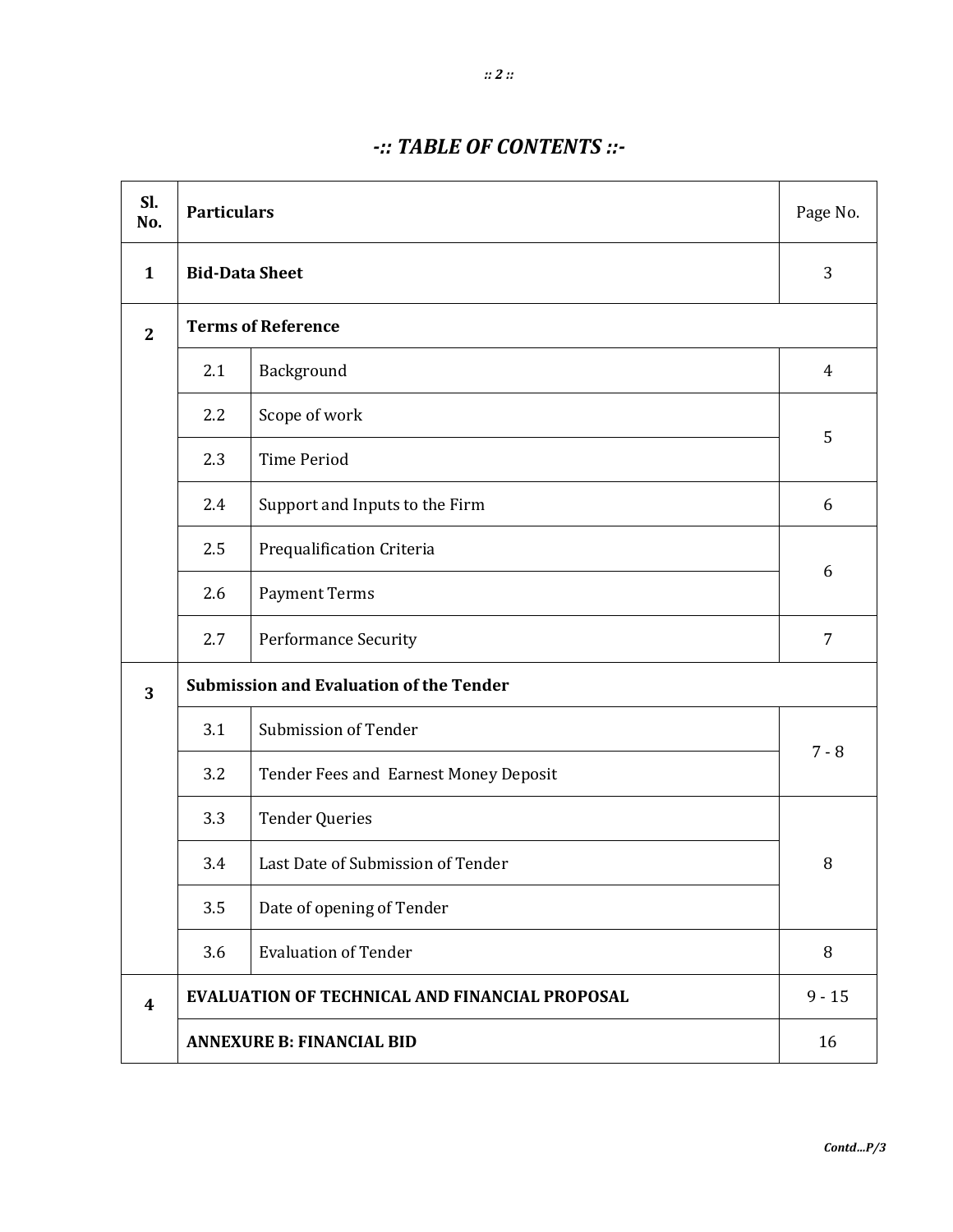# **1) BID-DATA SHEET**

| <b>Tender Number &amp; Date</b>                          | 148/G/ADM/20-21<br>Date: 25.11.2020                                                                                                                                                                                                                                                                                                                                                                                                                                                                                                                                                                         |
|----------------------------------------------------------|-------------------------------------------------------------------------------------------------------------------------------------------------------------------------------------------------------------------------------------------------------------------------------------------------------------------------------------------------------------------------------------------------------------------------------------------------------------------------------------------------------------------------------------------------------------------------------------------------------------|
|                                                          |                                                                                                                                                                                                                                                                                                                                                                                                                                                                                                                                                                                                             |
| <b>Issue of Tender Forms</b>                             | Tender Documents / forms can be Downloaded from<br>the Institute's website www.iiserkol.ac.in                                                                                                                                                                                                                                                                                                                                                                                                                                                                                                               |
| <b>Earnest Money Deposit (EMD)</b>                       | Intending Bidders should submit Earnest money of<br>₹5000/- (Rupees Five Thousand only) through online<br>payments including RTGS or NEFT. Copies of<br>transactions details of online payments should submit<br>along with the Tender Documents. Earnest money is<br>refundable. Payment through any other mode will<br>not be accepted.<br><b>BANK ACCOUNT DETAILS OF THE INSTITUTE</b><br><b>AS FOLLOWS:</b><br>NAME OF THE ACCOUNT HOLDER: IISER KOLKATA.<br><b>BANK NAME: INDIAN OVERSEAS BANK.</b><br><b>BRANCH: SALTLAKE CITY BRANCH</b><br>ACCOUNT NUMBER: 089301000011530<br>IFS CODE: IOBA0000893 |
| <b>Last Date of Submission of Tender</b>                 | 17.12.2020 upto 15.00 hrs.                                                                                                                                                                                                                                                                                                                                                                                                                                                                                                                                                                                  |
| <b>Opening of Tender</b>                                 | 18.12.2020 at 14.00 hrs.                                                                                                                                                                                                                                                                                                                                                                                                                                                                                                                                                                                    |
| <b>Contact Person</b>                                    | Deputy Registrar<br>Finance & Accounts Section<br><b>IISER KOLKATA</b>                                                                                                                                                                                                                                                                                                                                                                                                                                                                                                                                      |
| <b>Contact Address</b>                                   | Indian Institute of Science Education and Research<br>Kolkata, Mohanpur Campus,<br>Near Mohanpur Gate No 07,<br>District: Nadia,<br>Pin: 741 246, West Bengal<br>[Nearest Rly. Station: Kalyani]                                                                                                                                                                                                                                                                                                                                                                                                            |
| <b>Contact Phone Number (s)</b><br><b>E-mail Address</b> | 9874586376/8016702468/9874760968<br>dr_fna@iiserkol.ac.in;                                                                                                                                                                                                                                                                                                                                                                                                                                                                                                                                                  |
| Website                                                  | http://www.iiserkol.ac.in                                                                                                                                                                                                                                                                                                                                                                                                                                                                                                                                                                                   |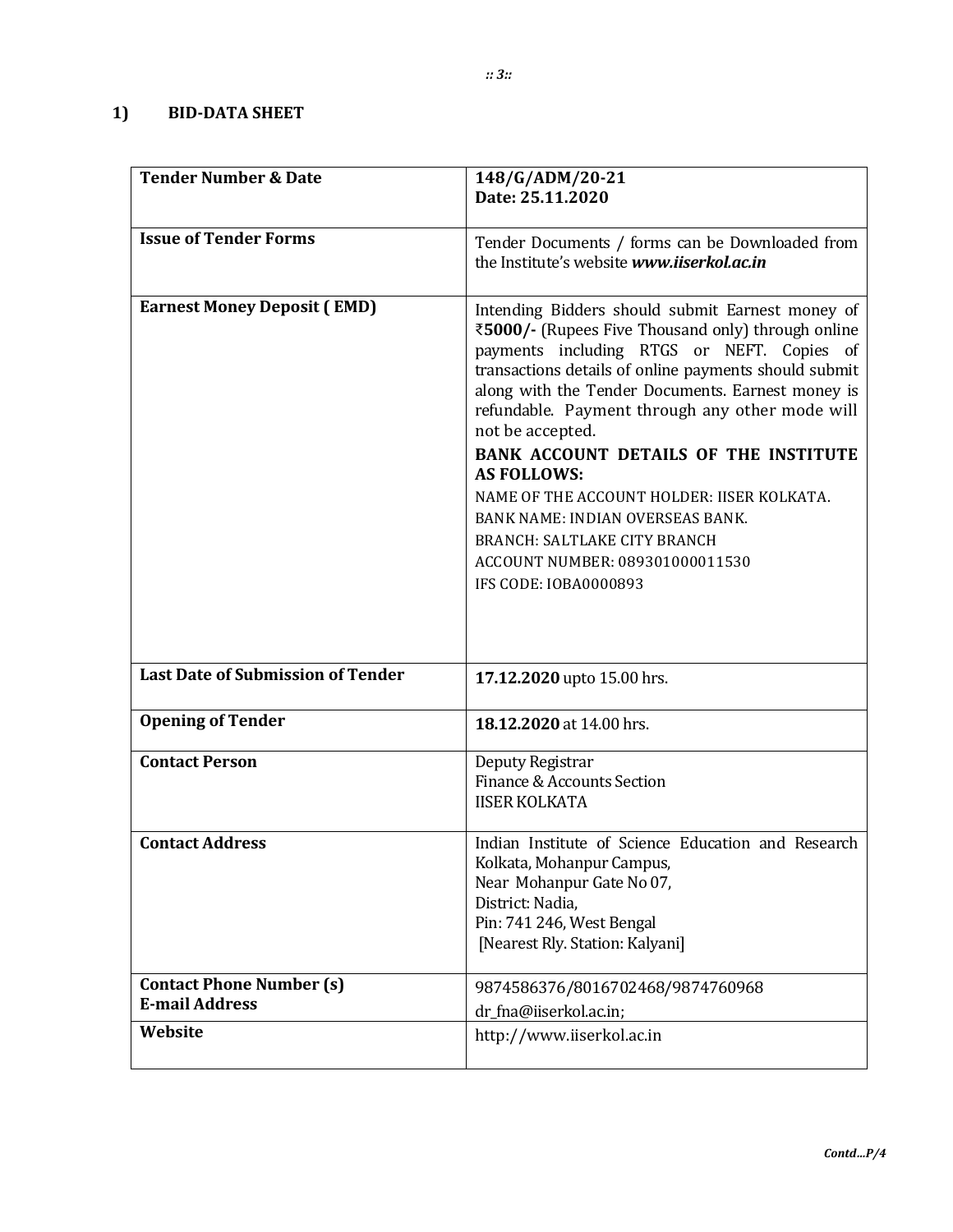#### **2) TERMS OF REFERENCE**

#### **2.1 Background**

Indian Institute of Science Education & Research-Kolkata (IISER Kolkata) was established in 2006 by the Ministry of Education (erstwhile Ministry of Human Resource Development), Government of India and has been recognized as an *Institute of National Importance by an Act of Parliament vide Gazette Notification dated 7th June 2012*. IISER Kolkata is designed to reach the prestigious position in the global setting that IISc, IIMs and IITs presently enjoy. The central focus of the institute is to promote and integrate quality education with research in basic sciences so that undergraduate teaching as well as doctoral and postdoctoral research work could be carried out in symbiosis.

Books of Accounts of the Institute are being maintained in the Finance & Accounts Section (F&A) including Research & Development (R&D) project accounts. IISER Kolkata is maintaining its accounts on accrual basis following the applicable Indian Accounting Standards. The expenditure of the Institute is attributed to two major heads- Recurring and Non-Recurring. The expenditure related to construction works, purchase of equipments and books etc. are recording under Non-recurring head and expenditure like salary and other maintenance etc. are recording under recurring head. Both Recurring and Non-Recurring expenditure are further sub-divided into different minor-heads as per the nature of the expenditure. All payments relate data (average about 1000 voucher entry per month) are entered into the tally software (*Tally ERP.9*), which is being used for recording of the transactions.

The accounts of the Institute are prepared as per the prescribed format issued by the Ministry of Education, GoI applicable to the Central Government Autonomous Bodies.

Most of the payments like salary, scholarships and others etc. made to the employees/ students of the Institute are done by directly transferring on DBT mode. Payments to vendors and contractors are made by Cheques/PFMS/Electronic transfers (RTGS/NEFT). Receipts on account of student admission are directly received into the banks.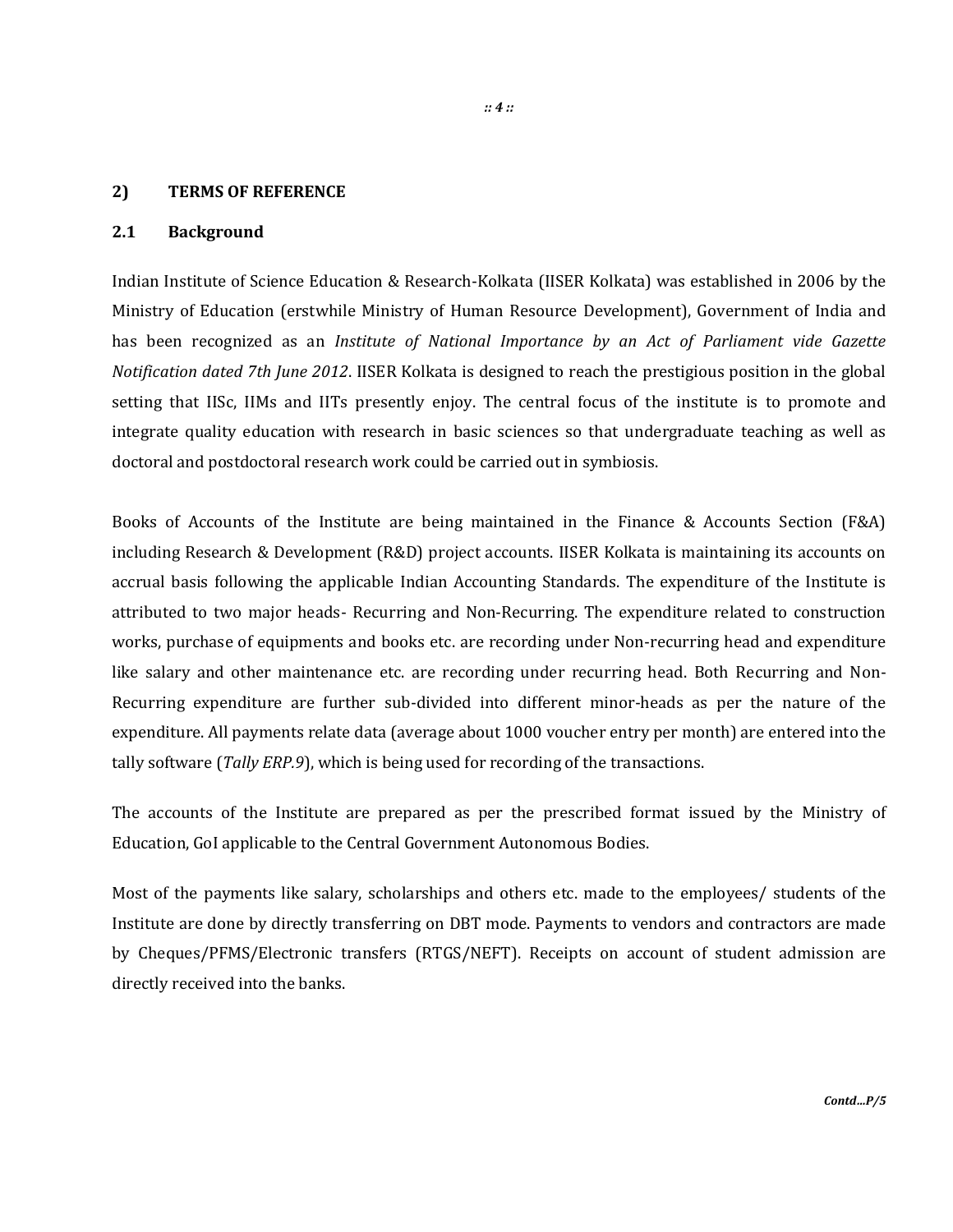#### **2.2 Scope of work**

The nature of work of the Chartered Accountant/Cost Accountant Firm shall be as follows.

- 1. Internal audit of books of accounts and ancillary records and submission of report on quarterly basis.
- 2. Report risk management issue and internal control deficiencies identified and provide recommendation for improving Institute's operation.
- 3. Review of all statutory obligation compliances such as GST,TDS. P.Tax, NPS, Income Tax etc.
- 4. Review of quarterly and annual returns of statutory payment.
- 5. Review and checking of the Grants-in-aid received and its utilization as per the terms and conditions.
- 6. Review of additions to fixed assets, fixed assets register and physical Verification.
- 7. Suggestions for improvement of the existing system of accounting/internal control/checks and management information system etc. may needs to provide.
- 8. To assist the Institute in preparation of Final Accounts.
- 9. Evaluation and assess the procurement of goods/services transactions of the Institute.
- 10. To assess and examine the construction activities of Internal Works Division (IWD) of the Institute.
- 11. To assess and examine the activities relates to recruitment (both teaching & Non- teaching etc.),
- 12. To assess and examine the process of students admission and other related works etc.
- 13. To assess and examine the Security and safety measures etc of the Institute.
- 15. If any checks/controls which may fit to the Institute.

#### **2.3 Time Period**

The Chartered Accountant/Cost Accountant firm will be required to provide the desired services initially for a period of one year i.e. FY 2020-2021 which can be extended on satisfactory performance.

Notwithstanding anything contained herein above, the Institute reserves the right to discontinue the services of Chartered Accountant/Cost Accountant firm in the event their services are evaluated as unsatisfactory at any time during the period.

*Contd…P/6*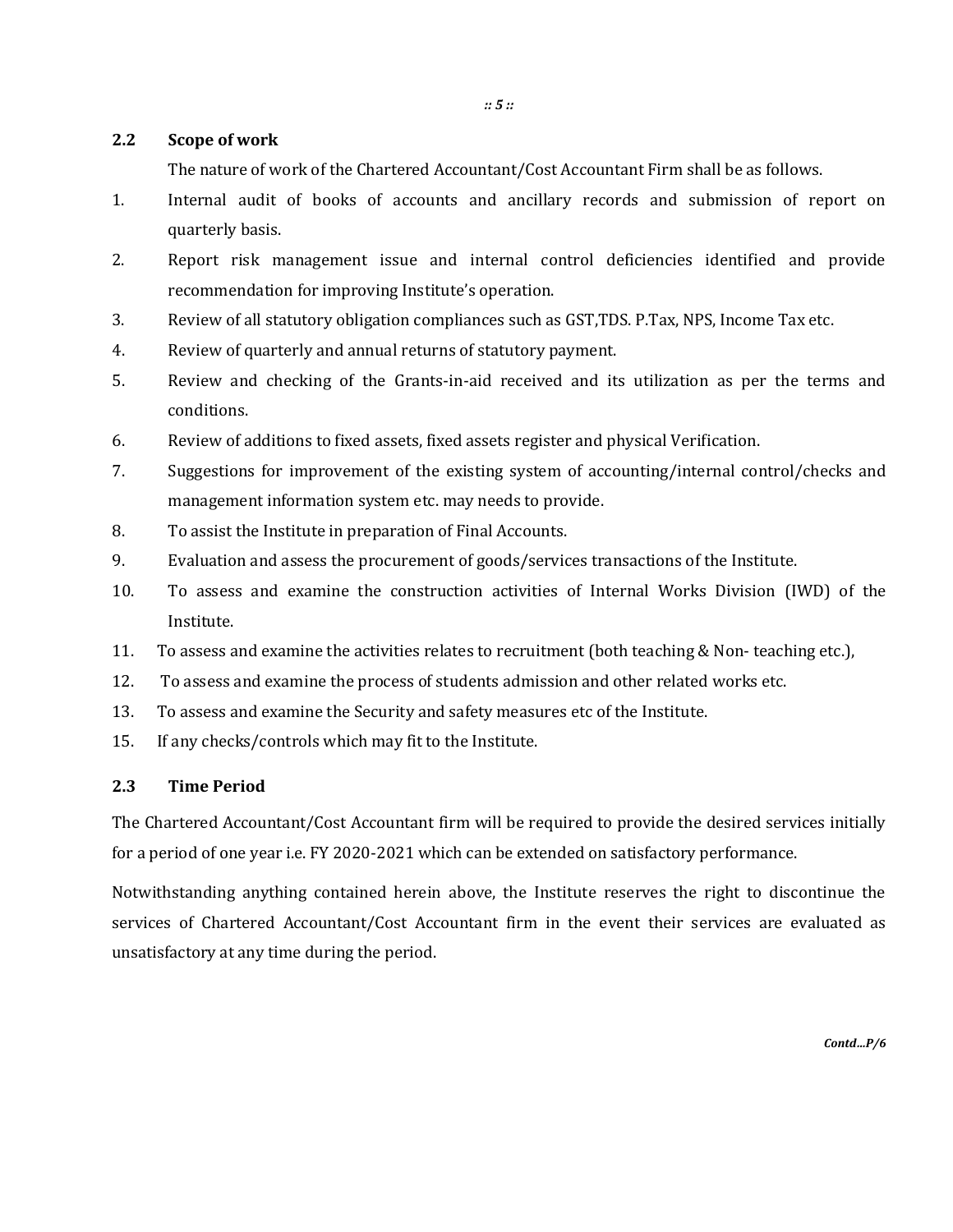#### **2.4 Support and Inputs to the Firm**

The Institute shall provide adequate office space to the Firm to perform its services. In terms of hardware the Institute may provide the same subject to requirement from the Firm,(if any). The Institute will provide all primary data to the firm for carrying out the jobs listed in the scope of work.

#### **2.5 Pre-qualification Criteria**

The firm eligible for the bidding process must satisfy the following eligibility criteria:

- 1. The Chartered Accountant Firm/Cost Accountant firm should be based in and around Kolkata and should have a branch(s) to the extant.
- 2. The Chartered Accountant Firm/Cost Accountant Firm should have at least three partners.
- 3. The Chartered Accountant/Cost Accountant Firm should be registered with The Institute of Chartered Accountants of India (ICAI)/ The Institute of Management Accountants of India (erstwhile ICWAI) and have Income Tax Permanent Account Number (PAN) with GST Registration.
- 4. The Firm should have been in operation for at least 5 years after its registration;
- 5. The Firm should be empanelled with Comptroller and Auditor General of India (C&AG);
- 6. Average Annual Income (i.e. Average Gross Professional Fees earned during the last 3 years) of the Firm in the last 3 financial years ending on March  $31<sup>st</sup>$  2020 must be equal to or more than ₹20/-(Twenty) lakhs.
- 7. The Firm should have experience in handling Internal Audit at least 3 Public Sector Undertakings or Government Organization, during the last five years, one of which should be an Educational Institutes like IISER, IIM, IIT, NIT etc. The Director may at his discretion relax any of the above conditions in order to encourage greater participation.

#### **2.6 Payment Terms**

The payment shall be made against the services provided by firm as per the nature of work, subject to the following terms and conditions:

1. The payment during the entire contract period shall be made in accordance with the financial bid submitted by the selected bidder and accepted by the Institute. No price variation would be allowed during the contract period.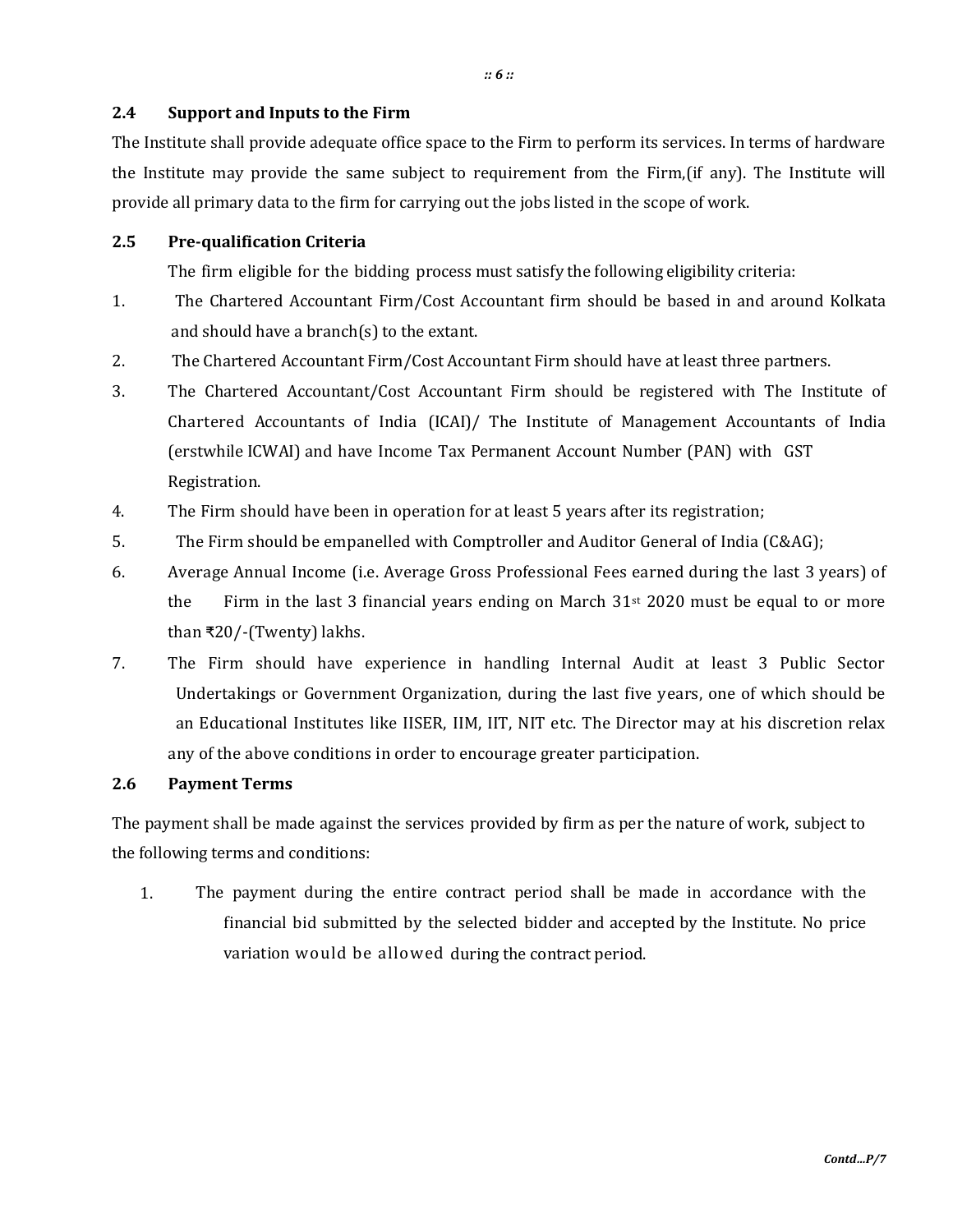- 2. In case of any revision of statutory liabilities during the contract period, the same will be applicable and borne by the Institute to the extent.
- 3. The Institute reserves the right to deduct amount from the bill as may be considered reasonable for unsatisfactory services or delay in providing of services. The decision of the Institute will be final in this regard.
- 5. The Service Provider will raise the quarterly bills in duplicate on submission of the quarterly audit report to the Institute.

#### **2.7 Performance Security**

The successful bidder will be required to deposit of ₹ **5000/-** towards Performance Security by transferring the same to the bank account stated earlier by NEFT/RTGS. The same will be kept for 2 months beyond the completion of contract period.

#### **3. SUBMISSION AND EVALUATION OF THE TENDER**

#### **3.1 Submission of Tender**

The interested firms meeting the pre-qualification criteria are required to submit their Tender in sealed envelopes. The Tender should contain the following documents:

- i) Prequalification-cum-technical bid in **Annexure-A** along with all supporting documents
- ii) Financial Bid in **Annexure –B;**
- iii) Earnest Money Deposit (EMD) of ₹ **5000/-.**

All the pages of the Tender document including the annexure and copy of certificates should be signed by the authorized person of the Firm, along with seal of the firm. The envelope should be super scribed:

#### "**TENDER FOR SELECTION OF CHARTERED ACCOUNTANT FIRM /C OST AC C OUNT ANT F IRMFOR CONDUCTING INTERNAL AUDIT OF IISER KOLKATA FOR FINANCIAL YEAR 2020-21"**

Submitted by: **(Name, Address, E-mail and Telephone Number of the Firm)**

Submitted To: **The Registrar IISER Kolkata, Mohanpur Campus PO: Mohanpur, District: Nadia Pin: 741 246, West Bengal**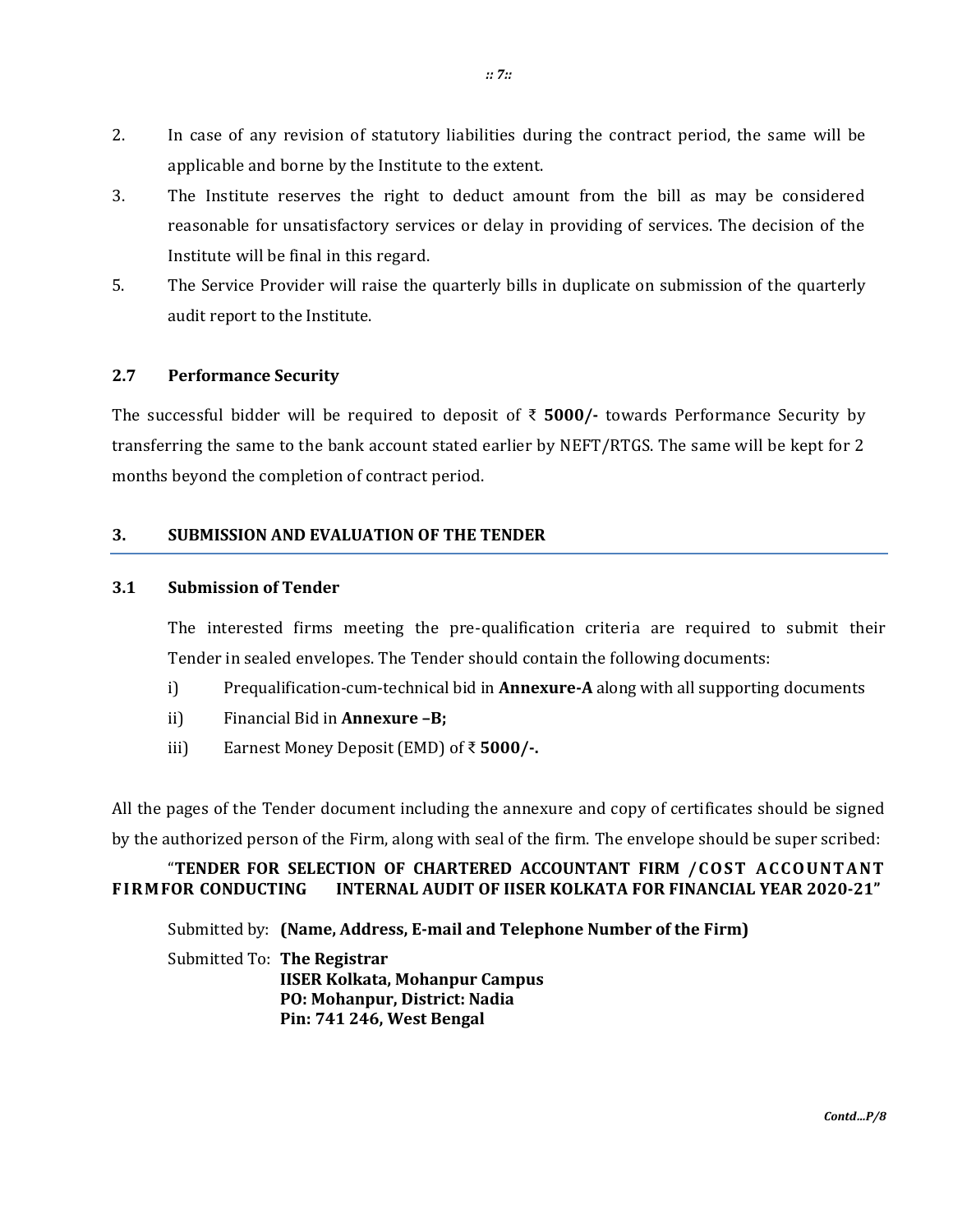The Applicant can submit the Tender by registered post /courier/Speed post or submit the same in person, so as to reach the designated address by the time and date stipulated. No delay in the submission of the Tender for any reason will be entertained. Any Tender received by the Institute after the deadline shall not be opened.

#### **3.2 Earnest Money Deposit**

The Tender document will be downloaded from the website of the Institute (**www.iiserkol.ac.in).**  Earnest Money Deposit of ₹**5000/-** through online payments including RTGS or NEFT should be submitted along with the bid. The EMD amount will be returned to unsuccessful firms after finalization of the bid. In respect of the successful bidder the EMD will be returned after execution of agreement.

#### **3.3 Tender Queries**

The interested Firms may seek clarification on Tender document from the Deputy Registrar (Finance & Accounts). The firms can also go through the Annual Accounts of the Institute and Common Format of Accounts which will be made available to them on receipt of request. The Firms can visit the **Finance & Accounts Section** between **10.00 a.m. to 2.00 p.m.** on any working day before **17.12.2020.**

#### **3.4 Last Date of Submission of the Tender**

Last date of submission of the Tender is **17.12.2020** up to **15.00 hours.**

#### **3.5 Date of opening of the Tender**

The Tender will be opened for technical and financial evaluation on **18.12.2020 at 14.00 hours** in the Administrative building of the Institute. The authorized representatives of the firms (Applicants) may choose to attend the Tender opening meeting. The authorized representatives must carry authorization letter, if they wish to attend the bid opening.

#### **3.6 Evaluation of the Tender**

The Tender will be evaluated by Tender evaluation committee constituted by the Director, IISER KOLKATA. The detailed evaluation method for Prequalification-cum-Technical and Financial bid is specified in herewith. The technical and financial bid will be given weightage marks of 60 and 40 respectively. The combined score of technical and financial bids will be taken into consideration for finalizing the firm for award of contract. The firm scoring maximum marks will be declared as successful bidder. However mere scoring of maximum marks does not entitle the firm for award of contract.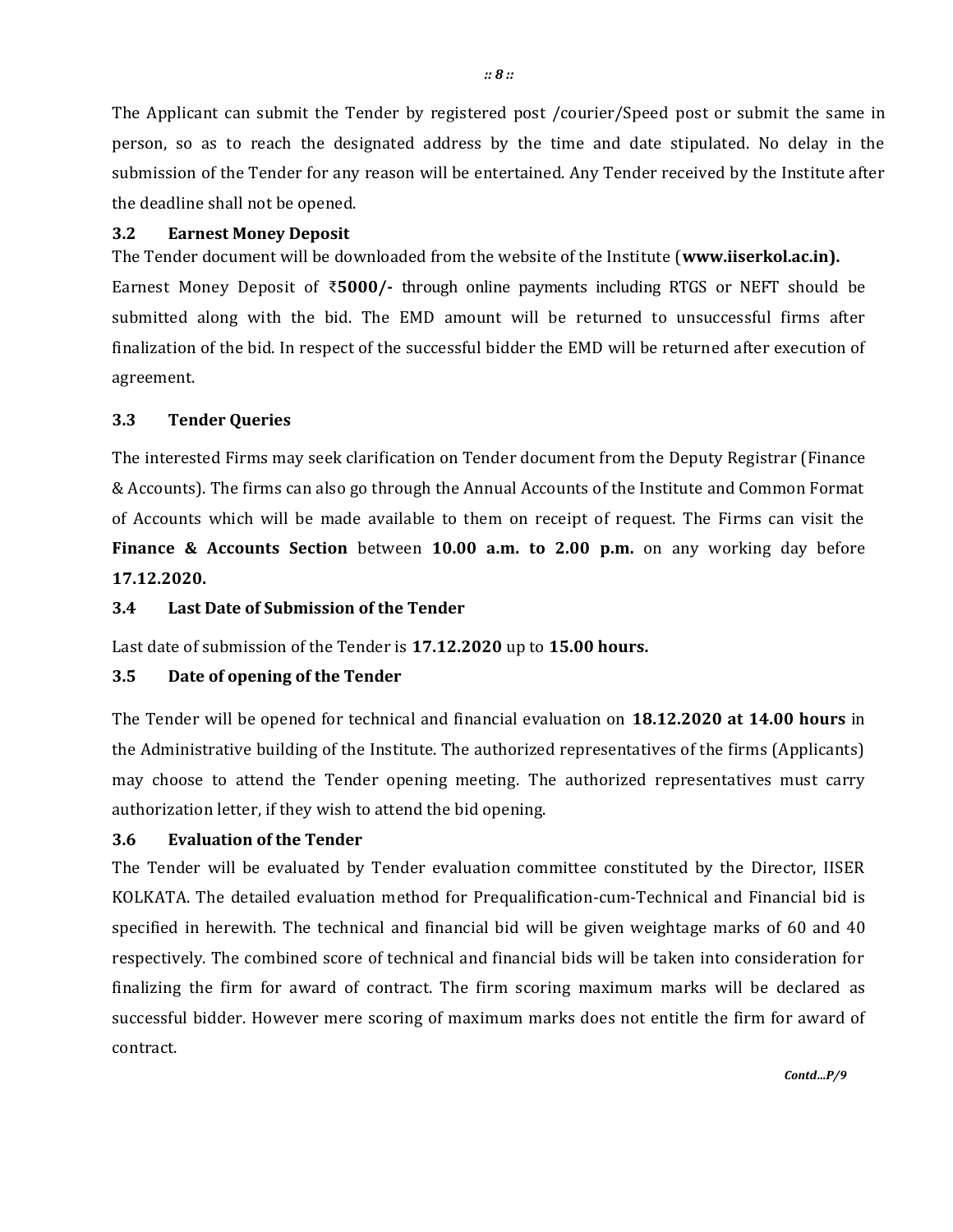### **Technical and Financial Evaluation Criteria**

| 01. | <b>Firm's Experience</b>                                                                                                                                            | 40             |     |
|-----|---------------------------------------------------------------------------------------------------------------------------------------------------------------------|----------------|-----|
|     | Firm's Existence in years after its registration                                                                                                                    |                |     |
|     | 5 Years $\leq$ 7 years                                                                                                                                              | 1              | 5   |
|     | > 7 Years ≤10 years                                                                                                                                                 | 3              |     |
|     | > 10 Years                                                                                                                                                          | 5              |     |
|     | Average Annual Income of the Firm (in the last three                                                                                                                |                |     |
|     | financial years) ended on March 31 <sup>st</sup> 2020≤                                                                                                              |                | 10  |
|     | ₹20 Lakhs $\leq$ ₹30 Lakhs                                                                                                                                          | 3              |     |
|     | >₹ 30 Lakhs ≤ ₹50 Lakhs                                                                                                                                             | 6              |     |
|     | >₹50 Lakhs                                                                                                                                                          | 10             |     |
|     | <b>Experience of handling accounting and financial services</b><br>involving Internal Audit of at least 3 (three) PSU/Govt.<br><b>Organization during last Five</b> |                | 10  |
|     | 3 Organizations ≤5 Organizations                                                                                                                                    | $\overline{2}$ |     |
|     | > 5 Organizations ≤10 Organizations                                                                                                                                 | 6              |     |
|     | > 10 Organizations                                                                                                                                                  | 10             |     |
|     | <b>Experience of handling similar work in Govt. Educational</b><br><b>Institution during last five years</b>                                                        |                | 15  |
|     | Preparation of accounts on Cash Basis                                                                                                                               | 5              |     |
|     | Preparation of Accounts on Accrual Basis                                                                                                                            | 15             |     |
| 02. | <b>Key Experts and Manpower</b>                                                                                                                                     | 20             |     |
|     | <b>Number of Partners' in the Firm</b>                                                                                                                              |                |     |
|     | $<$ 3 Partners                                                                                                                                                      | 5              | 10  |
|     | > 3 Partners                                                                                                                                                        | 10             |     |
|     | Number of paid staff (Full Time) on the roll of<br>establishment                                                                                                    |                | 10  |
|     | 5 Staff ≤10 Staff                                                                                                                                                   | 5              |     |
|     | >10 Staff ≤20 Staff                                                                                                                                                 | 7              |     |
|     | >20 Staff                                                                                                                                                           | 10             |     |
| 03. | Total Technical Score (01+02)                                                                                                                                       |                | 60  |
| 04. | <b>Score on Financial Proposal</b>                                                                                                                                  |                | 40  |
|     | Grand - Total $(03+04)$                                                                                                                                             |                | 100 |

## **Formula for calculation of Financial Proposal**

The lowest evaluated financial proposal will be given maximum score of 40. The score of other firms would be calculated as per the formula:

**F (other than lowest bidder) = (price quoted by lowest bidder/ price quoted by the bidder) X 40**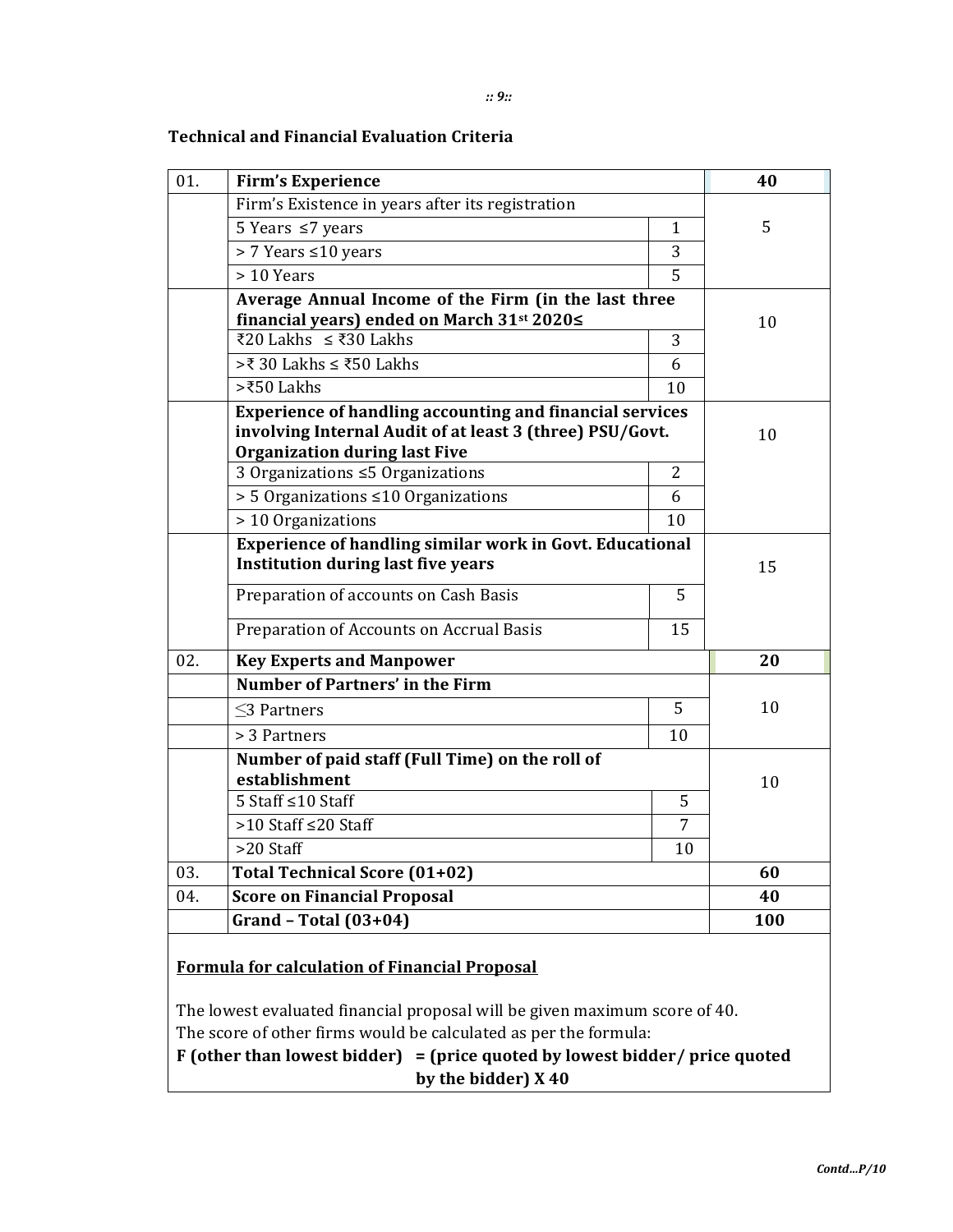#### *:: 10::*

#### **ANNEXURE- A**

#### **PRE-QUALIFICATION-CUM-TECHNICAL BID**

| Sl.<br>No. | Criterion                                                                                                                                                                          |                                                                                                                                                                      | <b>Firm's Strength &amp; Capacity</b> |  |  |
|------------|------------------------------------------------------------------------------------------------------------------------------------------------------------------------------------|----------------------------------------------------------------------------------------------------------------------------------------------------------------------|---------------------------------------|--|--|
|            |                                                                                                                                                                                    | Name of The Firm                                                                                                                                                     |                                       |  |  |
| 1.         | The Firm should be based at<br>Kolkata or have a branch at                                                                                                                         | Address of the Firm                                                                                                                                                  |                                       |  |  |
|            | Kolkata<br>(Submit supporting document<br>regarding address)                                                                                                                       | Address of Branch at<br>Kolkata                                                                                                                                      |                                       |  |  |
|            |                                                                                                                                                                                    | Name and address of<br>the authorized official                                                                                                                       |                                       |  |  |
|            |                                                                                                                                                                                    | Telephone No<br>Mobile:<br>E-mail:                                                                                                                                   |                                       |  |  |
| 2.         | The CA/CMA Firm should be<br>registered with the Institute<br>of Chartered Accountants of<br>India (ICAI)/ Institute of Cost<br>and Works Accountants of                           | Registered with<br>ICAI/ICWAI,<br>If yes then mention<br><b>Registration Number</b>                                                                                  |                                       |  |  |
|            | India(ICWAI) and must<br>possess permanent account<br>number (PAN) under Income<br>Tax and registration under                                                                      | PAN of the CA/CMA<br>Firm                                                                                                                                            |                                       |  |  |
|            | Service Tax<br>(Provide all registration certificates)                                                                                                                             | Service Tax<br>Registration No.                                                                                                                                      |                                       |  |  |
| 3.         | The CA/CMA Firm should be<br>empanelled with Comptroller<br>& Auditor General of India<br>(C&AG)                                                                                   | Empanelled with<br>C&AG                                                                                                                                              |                                       |  |  |
|            | (Provide registration certificate)                                                                                                                                                 |                                                                                                                                                                      |                                       |  |  |
| 4.         | The CA / CMAFirm should be                                                                                                                                                         | Year of Registration/<br>Starting of operation                                                                                                                       |                                       |  |  |
|            | in operation for at least 5<br>years after its registration<br>(Provide necessary evidence)                                                                                        | Nos. of years in<br>operation after<br>registration<br>(in years)                                                                                                    |                                       |  |  |
| 5.         | Average Annual Income of the<br>CA/CMA Firm for the last 3<br>(three) years ending on 31st                                                                                         | Average Annual Income (i.e. Average Gross Professional Fees received / earned) of<br>the CA/CMA Firm in last 3 (three) years ending on 31 <sup>st</sup> March, 2020) |                                       |  |  |
|            | March, 2020 [Must be equal to<br>or greater than {15 (Fifteen)<br>Lakhs]                                                                                                           |                                                                                                                                                                      |                                       |  |  |
|            | [Provide copies of the Audited<br><b>Financial Statements for all the 3</b><br>(Three) years upto 31st March, 2020<br>along with a Certificate in A-5<br>proforma as per annexure] |                                                                                                                                                                      |                                       |  |  |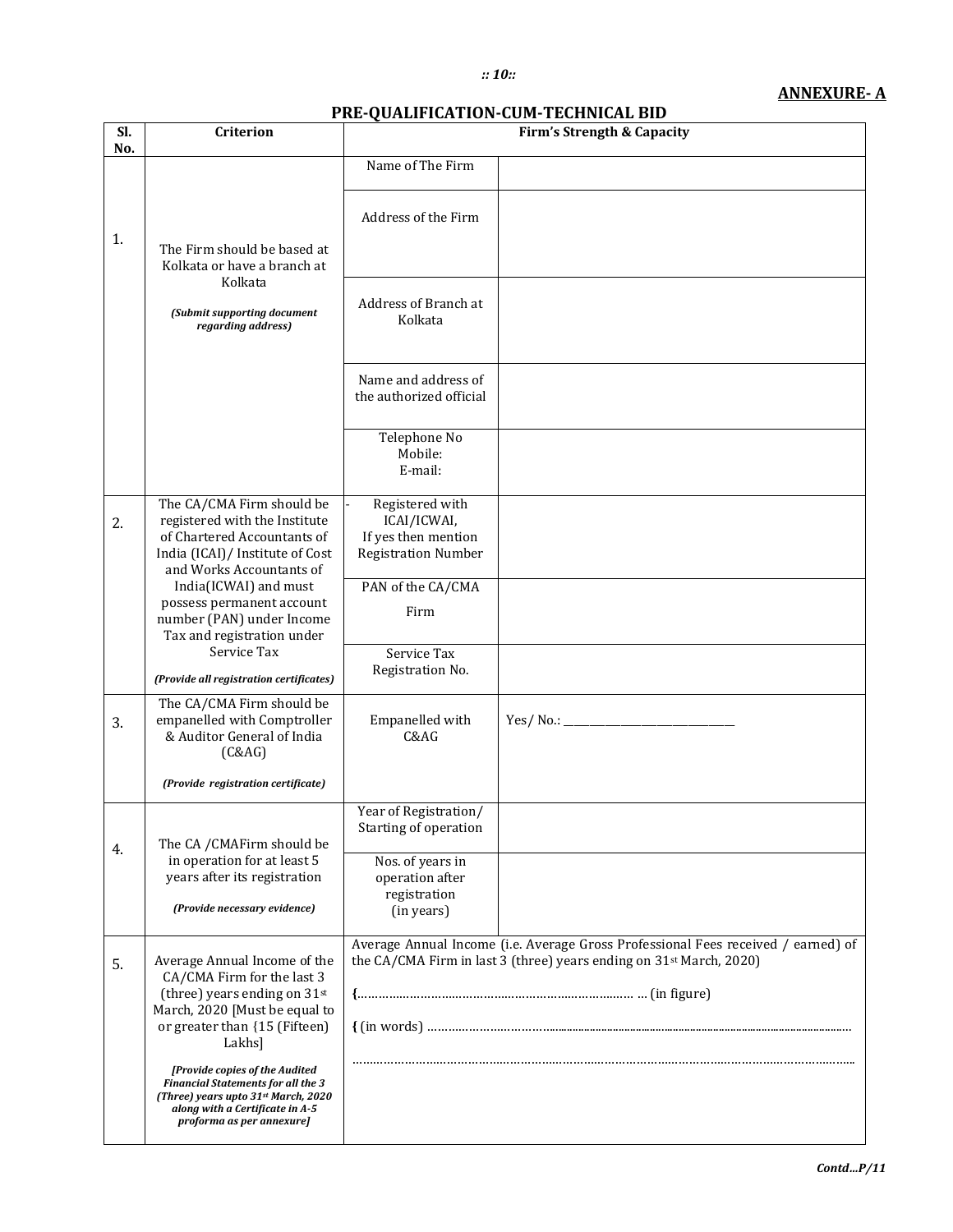| 6. | The CA/CMA Firm should<br>have experience in Internal<br>Audit, of at least 3 PSUs/ Govt.<br>Organizations, in the last 5<br>years<br>(Details to be provided in proforma<br>A-6. Attach copies of works Order/<br>works completion as evidence) | Nos. of Govt. Organizations/PSUs where similar Service was provided in the last 5<br>(Five) years     |
|----|--------------------------------------------------------------------------------------------------------------------------------------------------------------------------------------------------------------------------------------------------|-------------------------------------------------------------------------------------------------------|
| 7. | Whether similar services as<br>mentioned in Sl.no.6 provided<br>to the Govt. Educational<br>Institutes in the last 5 years<br>(Details to be provided in proforma<br>A-7. Attach copies of works order/<br>works completion as evidence)         | Nos. of Govt. Educational Institutes where similar Service was provided in the last 5<br>(Five) years |
| 8. | CA/CMA Firm should have<br>minimum 3 (Three) partners<br>(Submit the proof of the Ownership<br>pattern & registration certificates<br>along with details of the Chief<br>Functionary (s) of the CA firm<br>provided in Performa A-8)             | Nos. of Partners                                                                                      |
| 9. | Nos. of Payroll staff (Full<br>Time)/ Article ship<br>incumbent/Apprentices<br>(if any)                                                                                                                                                          | i)<br>ii)<br>$N$ os. of Apprentice : $\blacksquare$<br>iii)                                           |

Certified that the above particulars are correct. In the event of any information found to be incorrect the Institute is at liberty to reject the proposal of the CA/CMA Firm.

*Date: Signature :*

*Place Name & Designation : \_\_\_\_\_\_\_\_\_\_\_\_\_\_\_\_\_\_\_\_\_\_\_\_\_\_\_\_\_\_\_\_\_\_*

*Contd…P/12*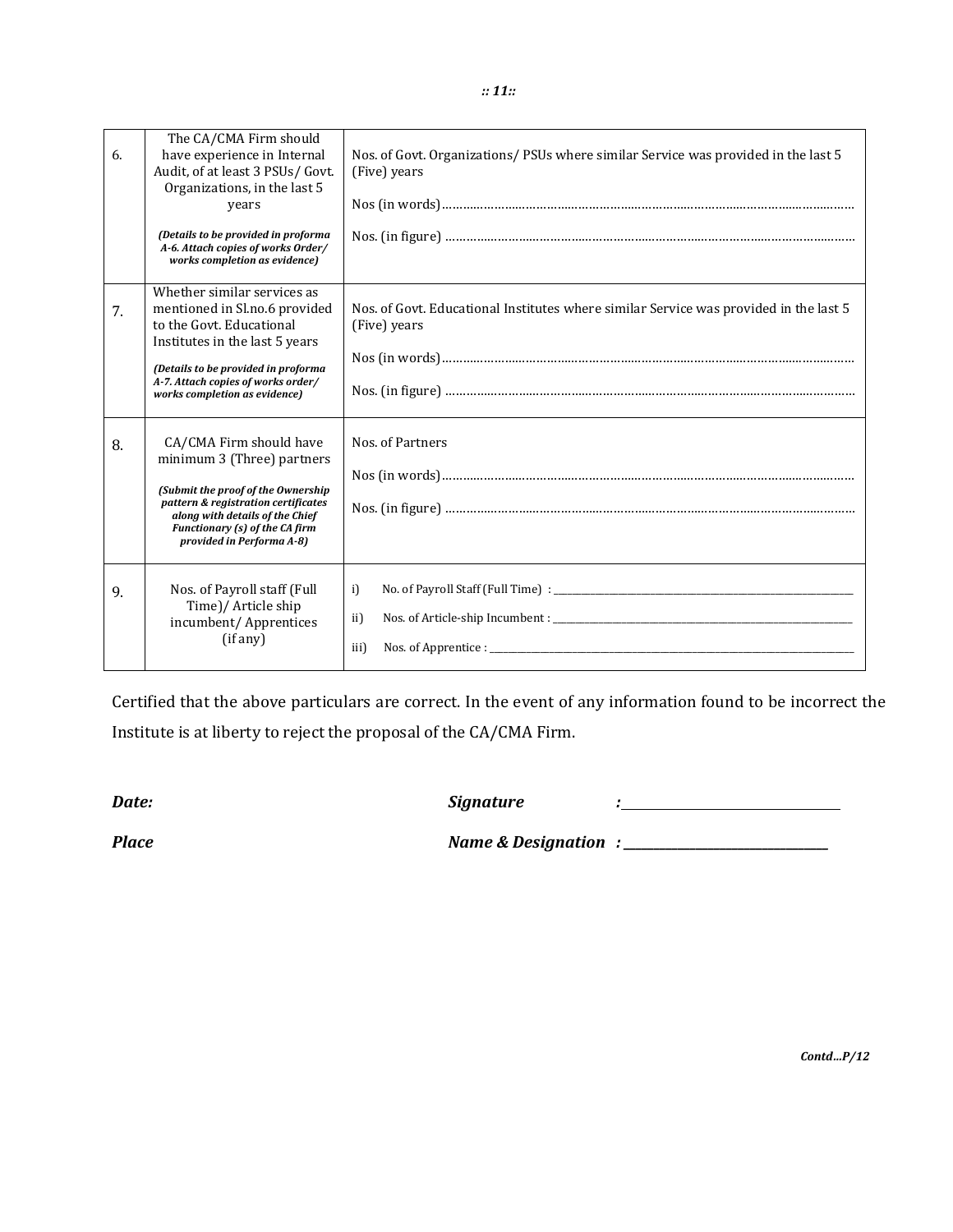# **Proforma to Annexure-A**

## **PROFORMA: A5**

## Details of CA/CMA Firm's Professional Income [Gross Professional Fees earned]

| Particular                                 | Financial Year | Financial Year | <b>Financial Year</b> | Average Annual |
|--------------------------------------------|----------------|----------------|-----------------------|----------------|
|                                            | 2017-2018      | 2018-2019      | 2019-2020             | Income         |
| Annual Income*<br>$(\xi \text{ in Lakhs})$ |                |                |                       |                |

\* Furnish the Audited Accounts of the Firm along with copy of the acknowledgement of Income Tax return for the all 3 (three) years

| Date:  | <b>Signature</b>        |  |
|--------|-------------------------|--|
| Place: | Name & Designation : __ |  |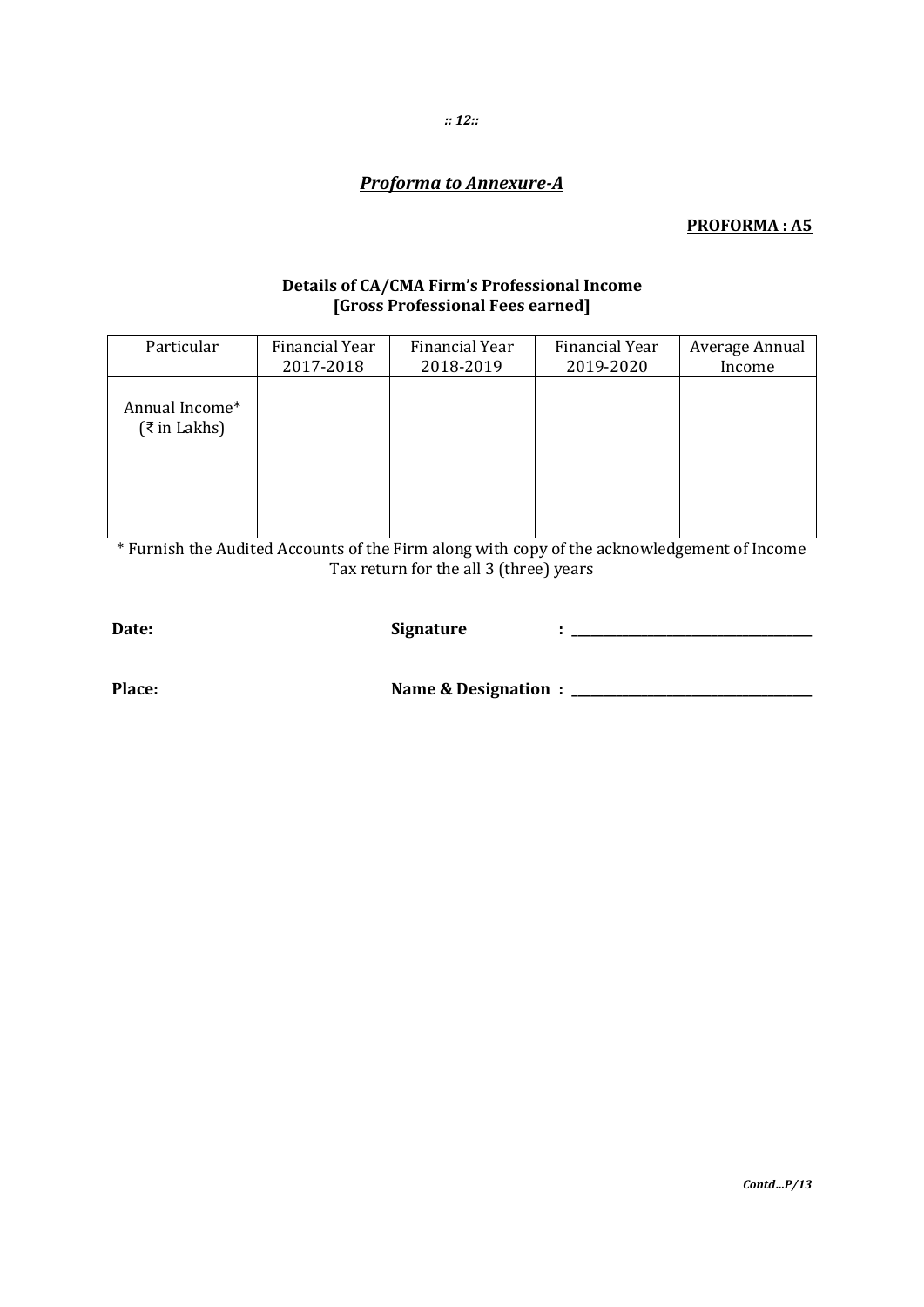# **Details of CA /CMA Firm's Experience of Similar Services [During last 5(five) years]**

| Sl.<br>No | Name of the Project | Duration of the<br>Project [Start date<br>/ End date] | Name of the Client | Nature of the<br>Assignments &<br>services provided<br>(Please specify<br>whether the work<br>involved Internal<br>Audit) | Nature of<br>the<br>Supporting<br>Documents<br>provided |
|-----------|---------------------|-------------------------------------------------------|--------------------|---------------------------------------------------------------------------------------------------------------------------|---------------------------------------------------------|
| 1.        |                     |                                                       |                    |                                                                                                                           |                                                         |
| 2.        |                     |                                                       |                    |                                                                                                                           |                                                         |
| 3.        |                     |                                                       |                    |                                                                                                                           |                                                         |
| 4.        |                     |                                                       |                    |                                                                                                                           |                                                         |
| 5.        |                     |                                                       |                    |                                                                                                                           |                                                         |

\* Furnish the copy of the documentary evidence in support of the information provided above

**Date: Signature : \_\_\_\_\_\_\_\_\_\_\_\_\_\_\_\_\_\_\_\_\_\_\_\_\_\_\_\_\_\_\_\_\_\_\_\_\_\_**

**Place: Name & Designation : \_\_\_\_\_\_\_\_\_\_\_\_\_\_\_\_\_\_\_\_\_\_\_\_\_\_\_\_\_\_\_\_\_\_\_\_\_\_**

*Contd…P/14*

*:: 13::*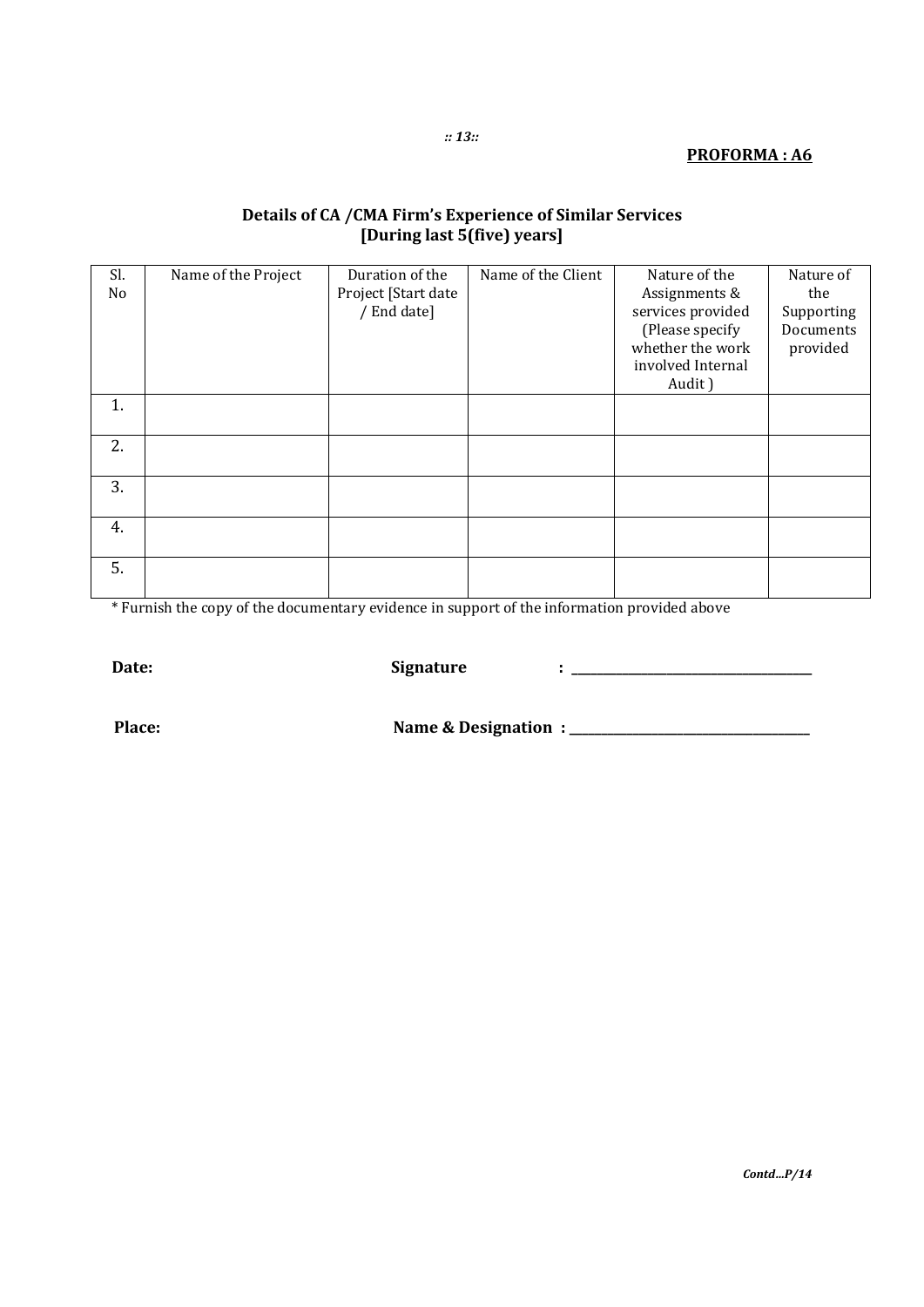#### **PROFORMA: A7**

# Details of CA/CMA Firm's Experience of Similar Services in Govt. Educational Institutions<br>[During last 5(five) years]

| SI.<br>N <sub>0</sub> | <b>Name of the Project</b> | <b>Duration of</b><br>the Project<br>[Start date /<br>End date] | Name of the Govt.<br>Educational<br><b>Institutions</b> | Nature of the<br><b>Assignments</b> (<br>Pl specify<br>whether work<br>involved<br><b>Internal Audit)</b> | Nature of<br>the<br><b>Supporting</b><br><b>Documents</b><br>provided |
|-----------------------|----------------------------|-----------------------------------------------------------------|---------------------------------------------------------|-----------------------------------------------------------------------------------------------------------|-----------------------------------------------------------------------|
| 1.                    |                            |                                                                 |                                                         |                                                                                                           |                                                                       |
| 2.                    |                            |                                                                 |                                                         |                                                                                                           |                                                                       |
| 3.                    |                            |                                                                 |                                                         |                                                                                                           |                                                                       |
| 4.                    |                            |                                                                 |                                                         |                                                                                                           |                                                                       |
| 5.                    |                            |                                                                 |                                                         |                                                                                                           |                                                                       |

\*Furnish the copy of the documentary evidence in support of the information provided above

Date:

**Signature** 

Place:

 $\pm$  <u>\_\_\_\_\_\_\_\_\_\_\_\_\_\_\_\_\_\_\_\_\_\_\_\_\_\_\_\_\_</u>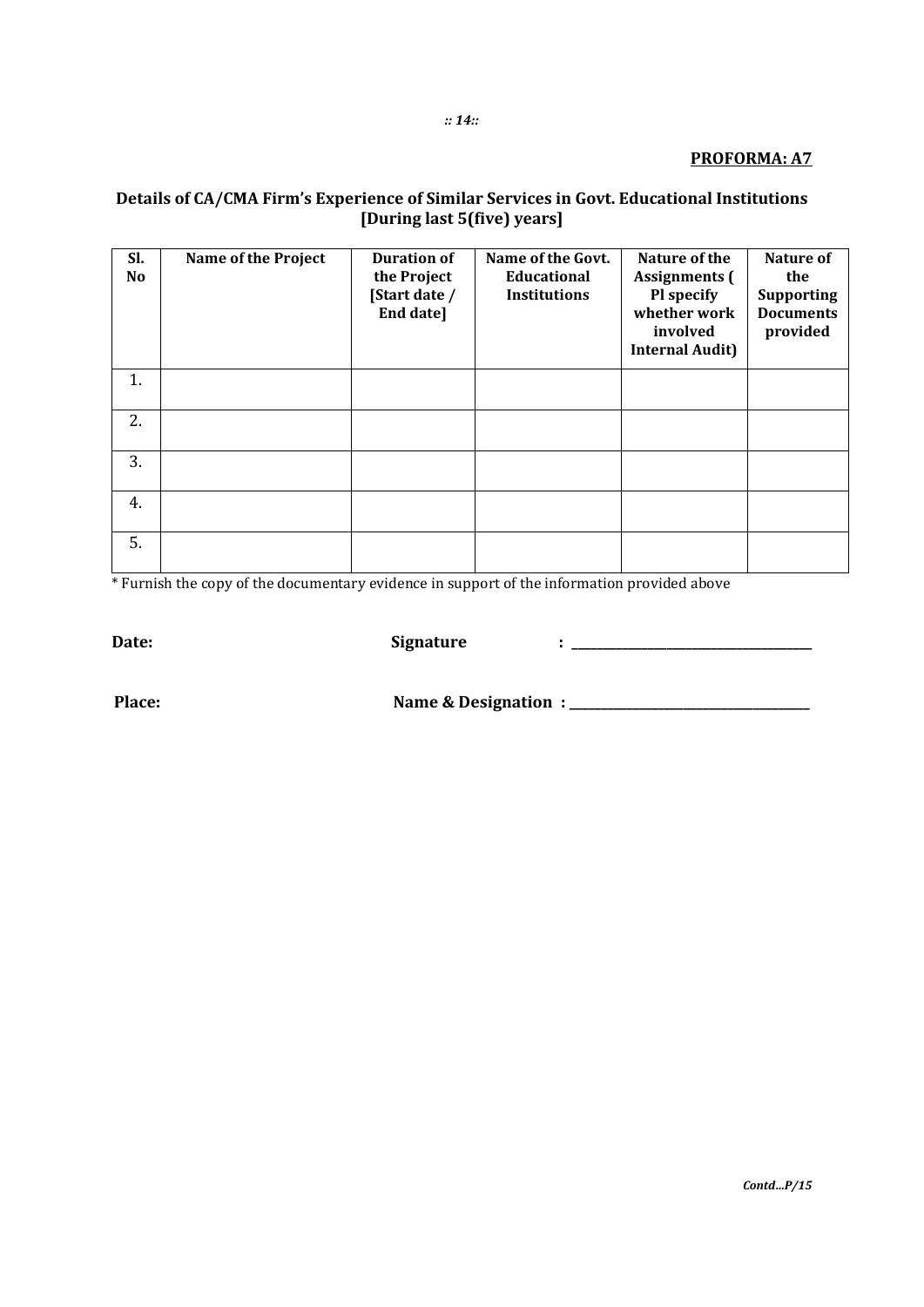#### **PROFORMA: A8**

# Details of CA/CMA Firm's Partners, Name and Registration Nos.

| Sl.<br>No | Name of the Member | Designation | Membership No. | <b>Status</b><br>(FCA/ACA) | Remarks |
|-----------|--------------------|-------------|----------------|----------------------------|---------|
| 1.        |                    |             |                |                            |         |
| 2.        |                    |             |                |                            |         |
| 3.        |                    |             |                |                            |         |
| 4.        |                    |             |                |                            |         |
| 5.        |                    |             |                |                            |         |

\*Furnish the copy of the documentary evidence in support of the information provided above

Date:

**Signature** 

Place:

 $\mathit{Contd...P}/16$